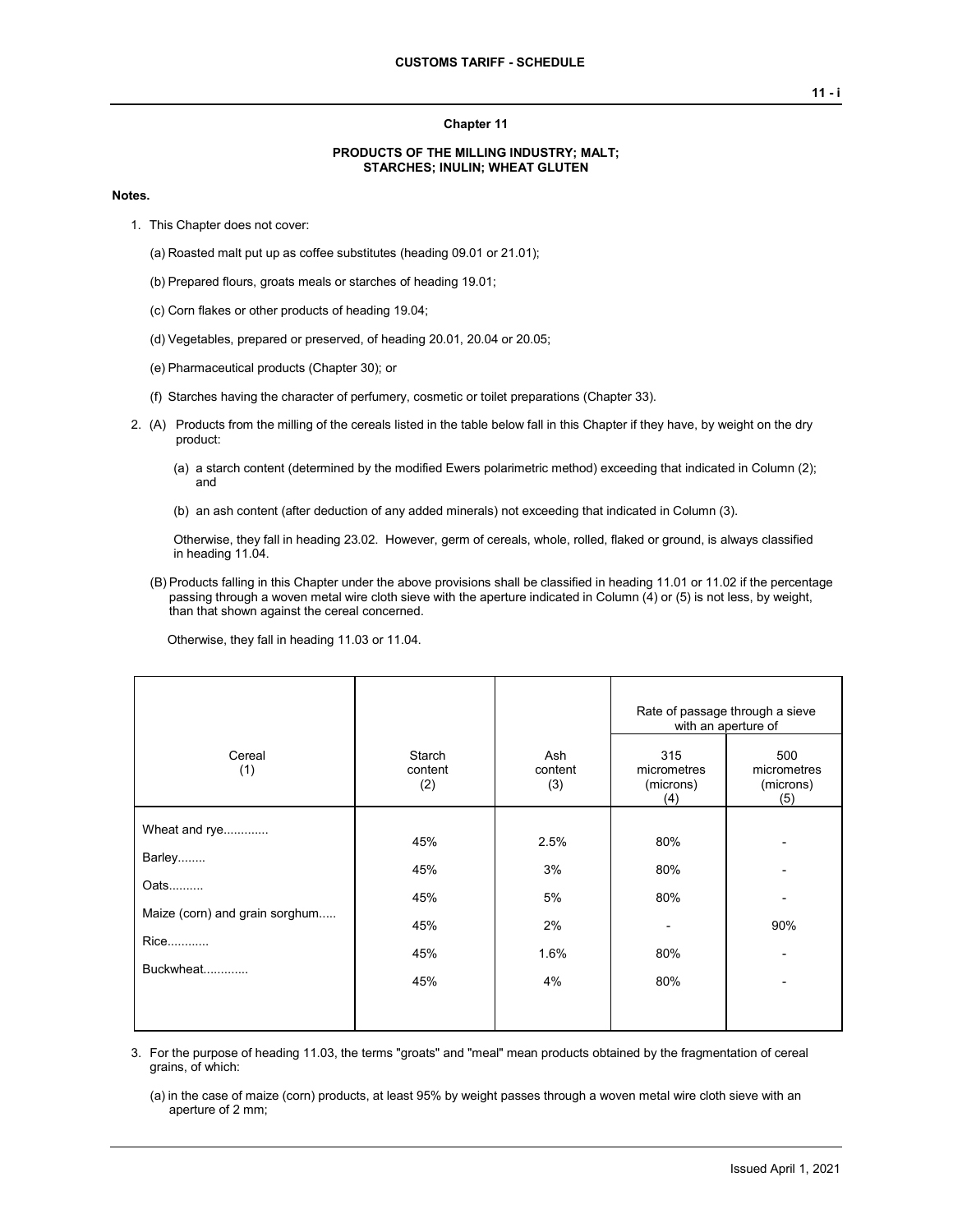### **11 - ii**

(b) in the case of other cereal products, at least 95% by weight passes through a woven metal wire cloth sieve with an aperture of 1.25 mm.

## **Supplementary Note**.

1. For goods classified under tariff item No. 1108.11.10, 1108.11.20, 1108.19.11, 1108.19.12 or 1108.19.90, when in packages of a weight not exceeding 1 kg each, the weight of the packaging shall be included in the weight of the goods for the purpose of calculating the customs duties on the goods.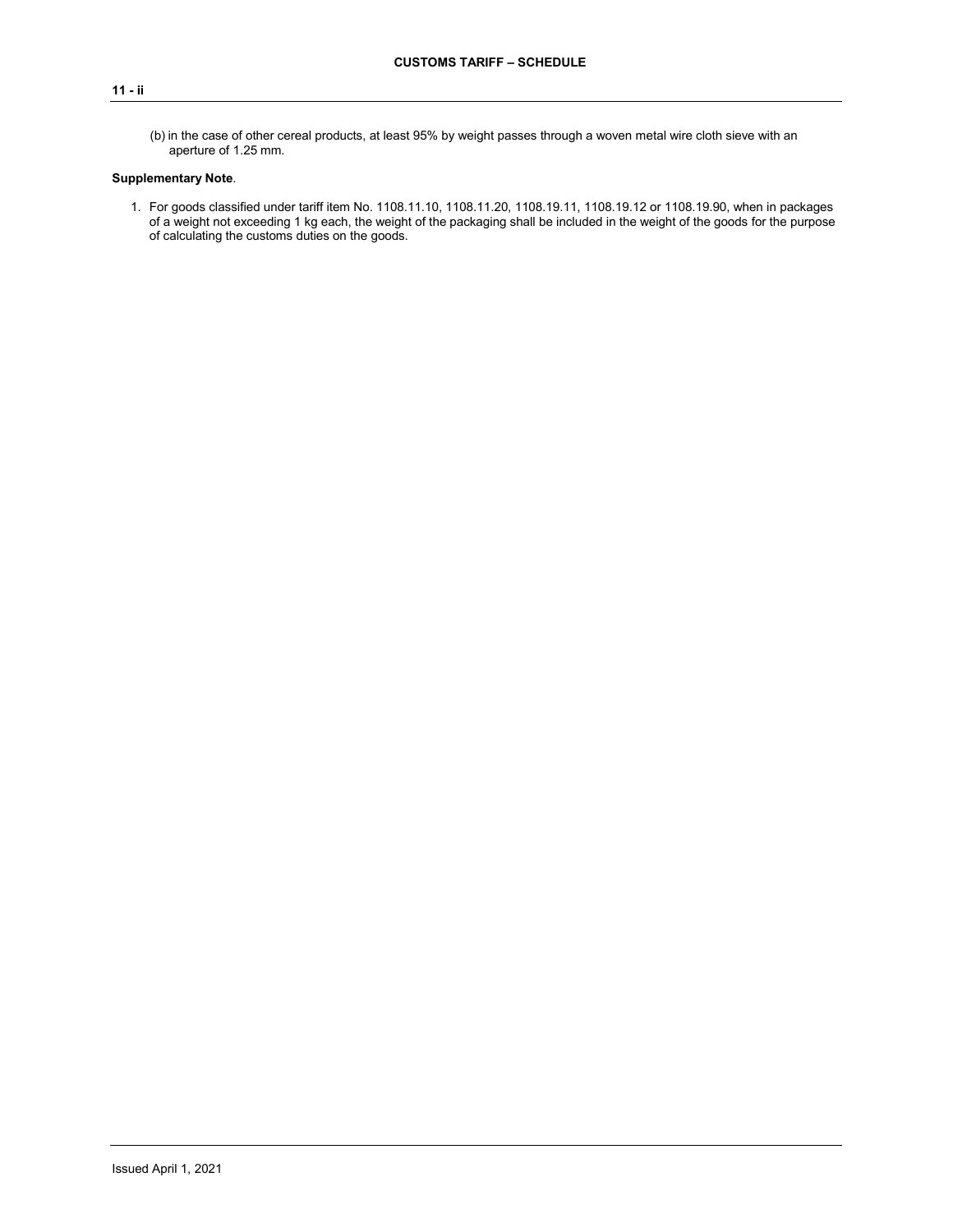## **CUSTOMS TARIFF - SCHEDULE**

| <b>Tariff</b><br>Item | SS | <b>Description of Goods</b>                    | Unit of<br>Meas. | <b>MFN</b><br><b>Tariff</b> | Applicable<br><b>Preferential Tariffs</b>                                                                                        |
|-----------------------|----|------------------------------------------------|------------------|-----------------------------|----------------------------------------------------------------------------------------------------------------------------------|
|                       |    |                                                |                  |                             |                                                                                                                                  |
| 1101.00               |    | Wheat or meslin flour.                         |                  |                             |                                                                                                                                  |
|                       |    | 1101.00.10 00 - - - Within access commitment   | <b>TNE</b>       | Free                        | CCCT, LDCT, UST,<br>MXT, CIAT, CT, CRT,<br>IT, PT, COLT, JT, PAT,<br>HNT, KRT, CEUT, UAT,<br>CPTPT, UKT: Free                    |
|                       |    | 1101.00.20 00 - - - Over access commitment     | <b>TNE</b>       |                             | \$139.83/tonne LDCT, UST, MXT, CIAT,<br>CT, CRT, PT, COLT, JT,<br>PAT, HNT, KRT, CEUT,<br>UAT, UKT: Free<br>CPTPT: \$88.98/tonne |
| 11.02                 |    | Cereal flours other than of wheat or meslin.   |                  |                             |                                                                                                                                  |
|                       |    | 1102.20.00 00 - Maize (corn) flour             | KGM              | Free                        | CCCT, LDCT, GPT,<br>UST, MXT, CT, CRT, IT,<br>PT, COLT, JT, PAT,<br>HNT, KRT, CEUT, UAT,<br>CPTPT, UKT: Free                     |
| 1102.90               |    | -Other                                         |                  |                             |                                                                                                                                  |
|                       |    | - - - Barley flour:                            |                  |                             |                                                                                                                                  |
|                       |    | 1102.90.11 00 - - - - Within access commitment | <b>KGM</b>       | Free                        | CCCT, LDCT, UST,<br>MXT, CT, CRT, IT, PT,<br>COLT, JT, PAT, HNT,<br>KRT, CEUT, UAT,<br>CPTPT, UKT: Free                          |
|                       |    | 1102.90.12 00 - - - - Over access commitment   | <b>TNE</b>       | \$213.80/tonne<br>plus 8.5% | LDCT, UST, MXT, CT,<br>CRT, PT, COLT, JT,<br>PAT, HNT, KRT, CEUT,<br>UAT, UKT: Free<br>CPTPT: \$136.05/tonne<br>plus 5%          |
|                       |    | 1102.90.20 00 - - - Rice flour                 | KGM              | Free                        | CCCT, LDCT, GPT,<br>UST, MXT, CIAT, CT,<br>CRT, IT, PT, COLT, JT,<br>PAT, HNT, KRT, CEUT,<br>UAT, CPTPT,<br>UKT: Free            |
|                       |    | 1102.90.30 00 - - - Rye flour                  | <b>KGM</b>       | Free                        | CCCT, LDCT, GPT,<br>UST, MXT, CIAT, CT,<br>CRT, IT, PT, COLT, JT,<br>PAT, HNT, KRT, CEUT,<br>UAT, CPTPT,<br>UKT: Free            |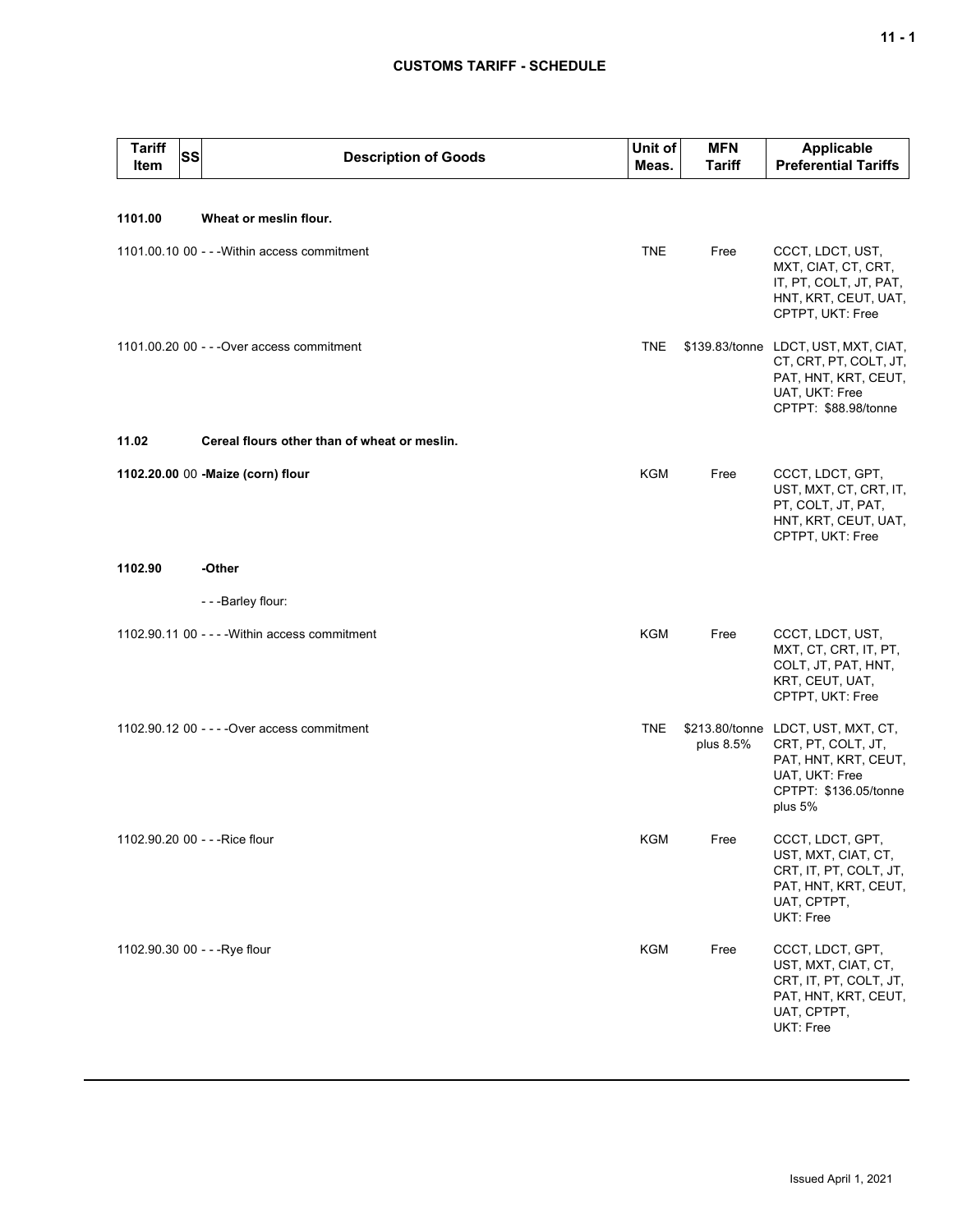| <b>Tariff</b><br>SS       | <b>Description of Goods</b>                    | Unit of                  | <b>MFN</b>    | <b>Applicable</b>                                                                                                                      |
|---------------------------|------------------------------------------------|--------------------------|---------------|----------------------------------------------------------------------------------------------------------------------------------------|
| Item                      |                                                | Meas.                    | <b>Tariff</b> | <b>Preferential Tariffs</b>                                                                                                            |
| 1102.90.90 00 - - - Other |                                                | <b>KGM</b>               | Free          | CCCT, LDCT, GPT,<br>UST, MXT, CT, CRT, IT,<br>PT, COLT, JT, PAT,<br>HNT, KRT, CEUT, UAT,<br>CPTPT, UKT: Free                           |
| 11.03                     | Cereal groats, meal and pellets.               |                          |               |                                                                                                                                        |
|                           | -Groats and meal:                              |                          |               |                                                                                                                                        |
| 1103.11                   | - -Of wheat                                    |                          |               |                                                                                                                                        |
|                           | 1103.11.10 00 - - - Within access commitment   | <b>TNE</b>               | Free          | CCCT, LDCT, UST,<br>MXT, CT, CRT, IT, PT,<br>COLT, JT, PAT, HNT,<br>KRT, CEUT, UAT,<br>CPTPT, UKT: Free                                |
|                           | 1103.11.20 00 - - - Over access commitment     | <b>TNE</b>               |               | \$105.33/tonne LDCT, UST, MXT, CT,<br>CRT, PT, COLT, JT,<br>PAT, HNT, KRT, CEUT,<br>UAT, UKT: Free<br>CPTPT: \$67.02/tonne             |
| 1103.13.00                | - - Of maize (corn)                            |                          | Free          | CCCT, LDCT, GPT,<br>UST, MXT, CIAT, CT,<br>CRT, IT, PT, COLT, JT,<br>PAT, HNT, KRT, CEUT,<br>UAT, CPTPT,<br>UKT: Free                  |
|                           |                                                | <b>TNE</b><br><b>TNE</b> |               |                                                                                                                                        |
| 1103.19                   | - - Of other cereals                           |                          |               |                                                                                                                                        |
|                           | - - - Of barley:                               |                          |               |                                                                                                                                        |
|                           | 1103.19.11 00 - - - - Within access commitment | <b>TNE</b>               | Free          | CCCT, LDCT, GPT,<br>UST, MXT, CT, CRT, IT,<br>PT, COLT, JT, PAT,<br>HNT, KRT, CEUT, UAT,<br>CPTPT, UKT: Free                           |
|                           | 1103.19.12 00 - - - - Over access commitment   | <b>TNE</b>               | plus 6.5%     | \$177.50/tonne LDCT, UST, MXT, CT,<br>CRT, PT, COLT, JT,<br>PAT, HNT, KRT, CEUT,<br>UAT, UKT: Free<br>CPTPT: \$112.95/tonne<br>plus 4% |
| 1103.19.90                | ---Other                                       |                          | Free          | CCCT, LDCT, GPT,<br>UST, MXT, CIAT, CT,<br>CRT, IT, PT, COLT, JT,<br>PAT, HNT, KRT, CEUT,<br>UAT, CPTPT,<br>UKT: Free                  |
|                           |                                                | <b>TNE</b>               |               |                                                                                                                                        |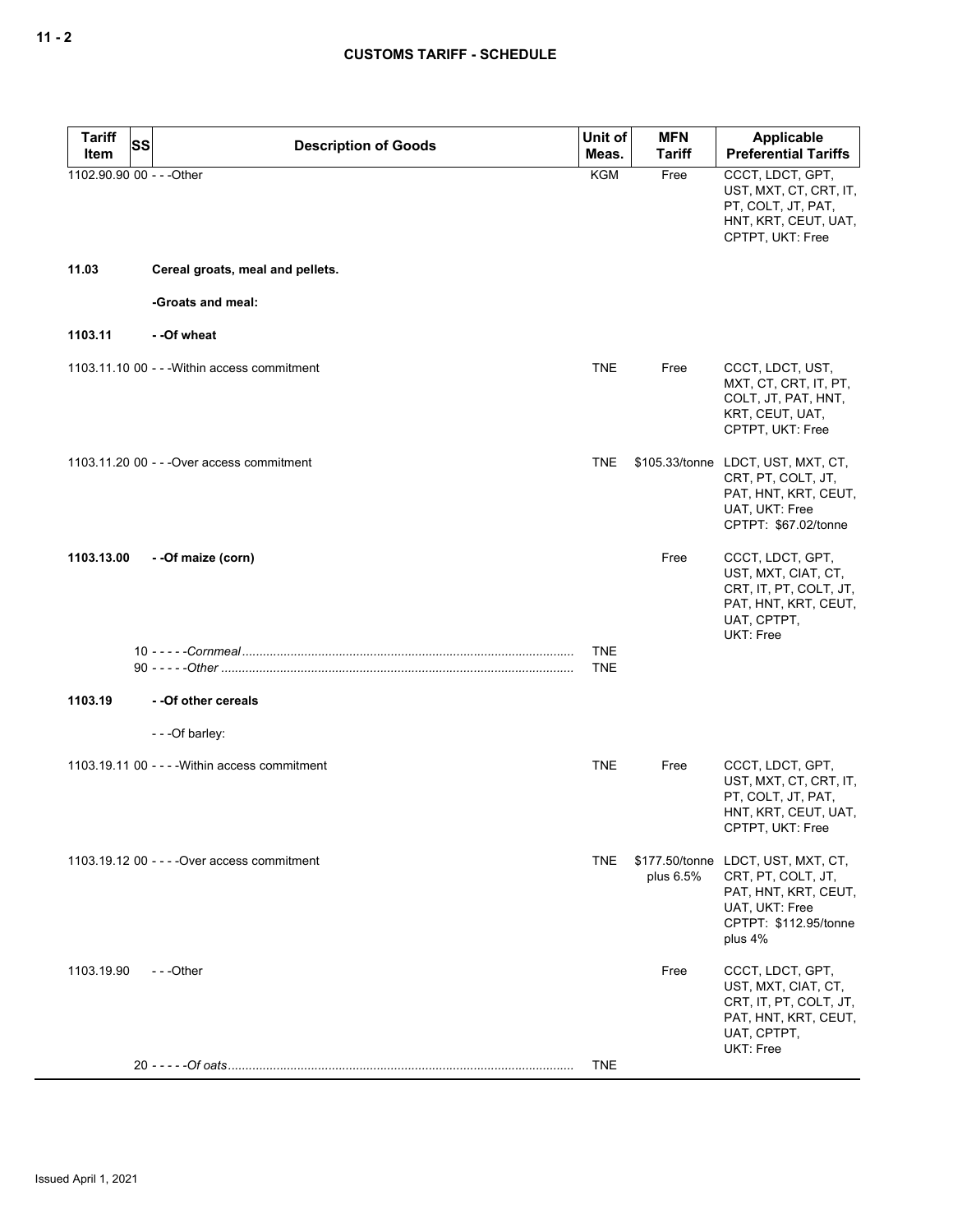| <b>Tariff</b><br>Item     | SS | <b>Description of Goods</b>                                                                                                                                                             | Unit of<br>Meas. | <b>MFN</b><br>Tariff     | <b>Applicable</b><br><b>Preferential Tariffs</b>                                                                       |
|---------------------------|----|-----------------------------------------------------------------------------------------------------------------------------------------------------------------------------------------|------------------|--------------------------|------------------------------------------------------------------------------------------------------------------------|
|                           |    |                                                                                                                                                                                         | <b>KGM</b>       |                          |                                                                                                                        |
| 1103.20                   |    | -Pellets                                                                                                                                                                                |                  |                          |                                                                                                                        |
|                           |    | - - - Of wheat:                                                                                                                                                                         |                  |                          |                                                                                                                        |
|                           |    | 1103.20.11 00 - - - - Within access commitment                                                                                                                                          | KGM              | Free                     | CCCT, LDCT, GPT,<br>UST, MXT, CT, CRT, IT,<br>PT, COLT, JT, PAT,<br>HNT, KRT, CEUT, UAT,<br>CPTPT, UKT: Free           |
|                           |    | 1103.20.12 00 - - - - Over access commitment                                                                                                                                            | <b>TNE</b>       | \$98.60/tonne<br>plus 7% | LDCT, UST, MXT, CT,<br>CRT, PT, COLT, JT,<br>PAT, HNT, KRT, CEUT,<br>UAT, UKT: Free<br>CPTPT: \$62.74/tonne<br>plus 4% |
|                           |    | - - - Of barley:                                                                                                                                                                        |                  |                          |                                                                                                                        |
|                           |    | 1103.20.21 00 - - - - Within access commitment                                                                                                                                          | <b>KGM</b>       | Free                     | CCCT, LDCT, GPT,<br>UST, MXT, CT, CRT, IT,<br>PT, COLT, JT, PAT,<br>HNT, KRT, CEUT, UAT,<br>CPTPT, UKT: Free           |
|                           |    | 1103.20.22 00 - - - - Over access commitment                                                                                                                                            | <b>TNE</b>       | \$15.90/tonne<br>plus 7% | LDCT, UST, MXT, CT,<br>CRT, PT, COLT, JT,<br>PAT, HNT, KRT, CEUT,<br>UAT, UKT: Free<br>CPTPT: \$10.11/tonne<br>plus 4% |
| 1103.20.90 00 - - - Other |    |                                                                                                                                                                                         | <b>KGM</b>       | Free                     | CCCT, LDCT, GPT,<br>UST, MXT, CT, CRT, IT,<br>PT, COLT, JT, PAT,<br>HNT, KRT, CEUT, UAT,<br>CPTPT, UKT: Free           |
| 11.04                     |    | Cereal grains otherwise worked (for example, hulled, rolled, flaked,<br>pearled, sliced or kibbled), except rice of heading 10.06; germ of cereals,<br>whole, rolled, flaked or ground. |                  |                          |                                                                                                                        |
|                           |    | -Rolled or flaked grains:                                                                                                                                                               |                  |                          |                                                                                                                        |
| 1104.12.00 00 - - Of oats |    |                                                                                                                                                                                         | <b>TNE</b>       | Free                     | CCCT, LDCT, GPT,<br>UST, MXT, CIAT, CT,<br>CRT, IT, PT, COLT, JT,<br>PAT, HNT, KRT, CEUT,<br>UAT, CPTPT,<br>UKT: Free  |
| 1104.19                   |    | - - Of other cereals                                                                                                                                                                    |                  |                          |                                                                                                                        |
|                           |    | - - - Of wheat:                                                                                                                                                                         |                  |                          |                                                                                                                        |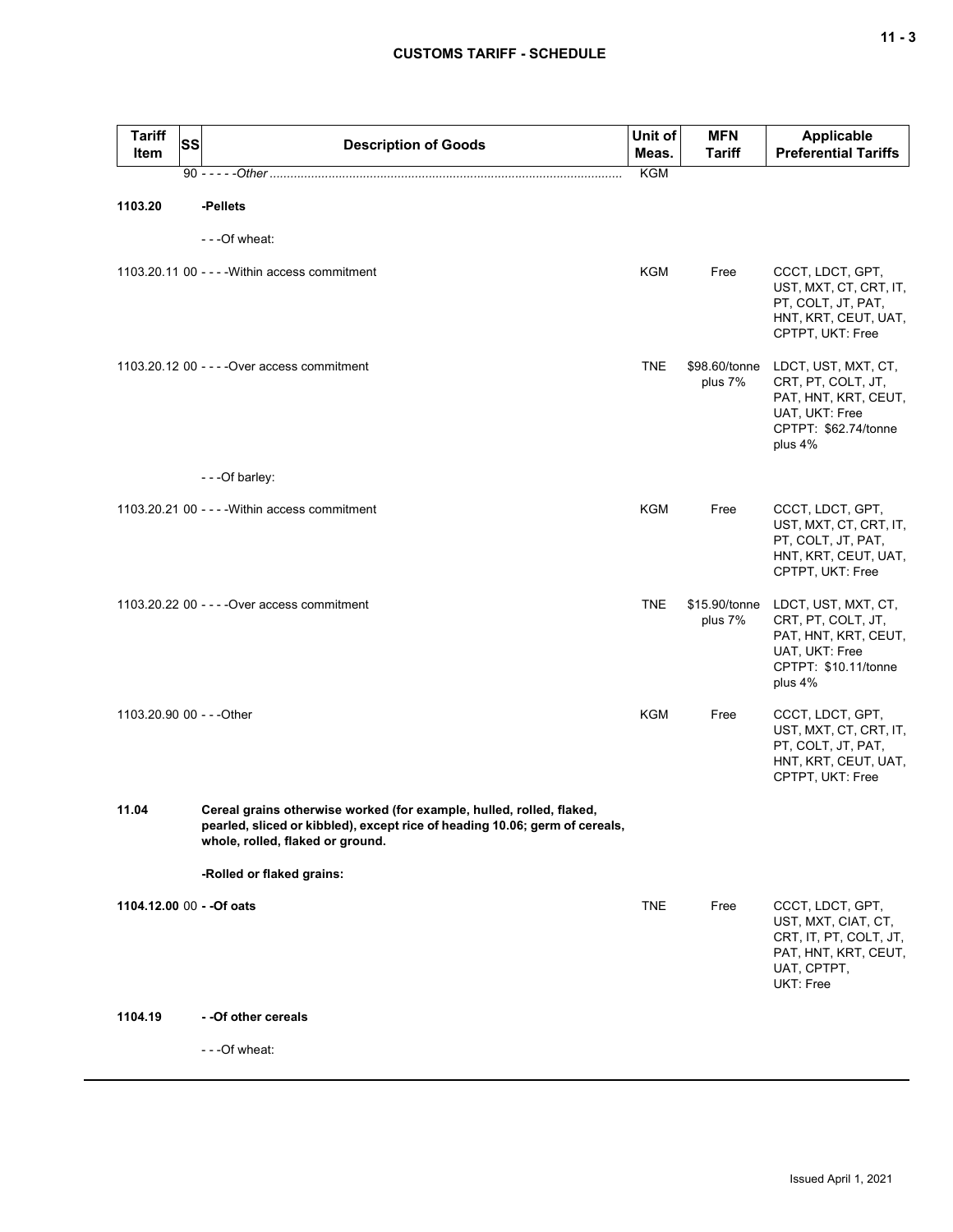| <b>Tariff</b><br><b>SS</b> | <b>Description of Goods</b>                                             | Unit of    | <b>MFN</b>    | Applicable                                                                                                                             |
|----------------------------|-------------------------------------------------------------------------|------------|---------------|----------------------------------------------------------------------------------------------------------------------------------------|
| Item                       |                                                                         | Meas.      | <b>Tariff</b> | <b>Preferential Tariffs</b>                                                                                                            |
|                            | 1104.19.11 00 - - - - Within access commitment                          | <b>KGM</b> | Free          | CCCT, LDCT, GPT,<br>UST, MXT, CT, CRT, IT,<br>PT, COLT, JT, PAT,<br>HNT, KRT, CEUT, UAT,<br>CPTPT, UKT: Free                           |
|                            | 1104.19.12 00 - - - - Over access commitment                            | <b>TNE</b> | plus 7%       | \$106.50/tonne LDCT, UST, MXT, CT,<br>CRT, PT, COLT, JT,<br>PAT, HNT, KRT, CEUT,<br>UAT, UKT: Free<br>CPTPT: \$67.77/tonne<br>plus 4%  |
|                            | - - - Of barley:                                                        |            |               |                                                                                                                                        |
|                            | 1104.19.21 00 - - - - Within access commitment                          | <b>KGM</b> | Free          | CCCT, LDCT, UST,<br>MXT, CT, CRT, IT, PT,<br>COLT, JT, PAT, HNT,<br>KRT, CEUT, UAT,<br>CPTPT, UKT: Free                                |
|                            | 1104.19.22 00 - - - - Over access commitment                            | <b>TNE</b> | plus 8.5%     | \$177.50/tonne LDCT, UST, MXT, CT,<br>CRT, PT, COLT, JT,<br>PAT, HNT, KRT, CEUT,<br>UAT, UKT: Free<br>CPTPT: \$112.95/tonne<br>plus 5% |
| 1104.19.90 00 - - - Other  |                                                                         | <b>KGM</b> | Free          | CCCT, LDCT, GPT,<br>UST, MXT, CT, CRT, IT,<br>PT, COLT, JT, PAT,<br>HNT, KRT, CEUT, UAT,<br>CPTPT, UKT: Free                           |
|                            | -Other worked grains (for example, hulled, pearled, sliced or kibbled): |            |               |                                                                                                                                        |
|                            | 1104.22.00 00 - - Of oats                                               | <b>KGM</b> | Free          | CCCT, LDCT, GPT,<br>UST, MXT, CT, CRT, IT,<br>PT, COLT, JT, PAT,<br>HNT, KRT, CEUT, UAT,<br>CPTPT, UKT: Free                           |
|                            | 1104.23.00 00 - - Of maize (corn)                                       | <b>KGM</b> | Free          | CCCT, LDCT, GPT,<br>UST, MXT, CT, CRT, IT,<br>PT, COLT, JT, PAT,<br>HNT, KRT, CEUT, UAT,<br>CPTPT, UKT: Free                           |
| 1104.29                    | - - Of other cereals                                                    |            |               |                                                                                                                                        |
|                            | - - - Of wheat:                                                         |            |               |                                                                                                                                        |
|                            | 1104.29.11 00 - - - - Within access commitment                          | <b>KGM</b> | Free          | CCCT, LDCT, GPT,<br>UST, MXT, CT, CRT, IT,<br>PT, COLT, JT, PAT,<br>HNT, KRT, CEUT, UAT,<br>CPTPT, UKT: Free                           |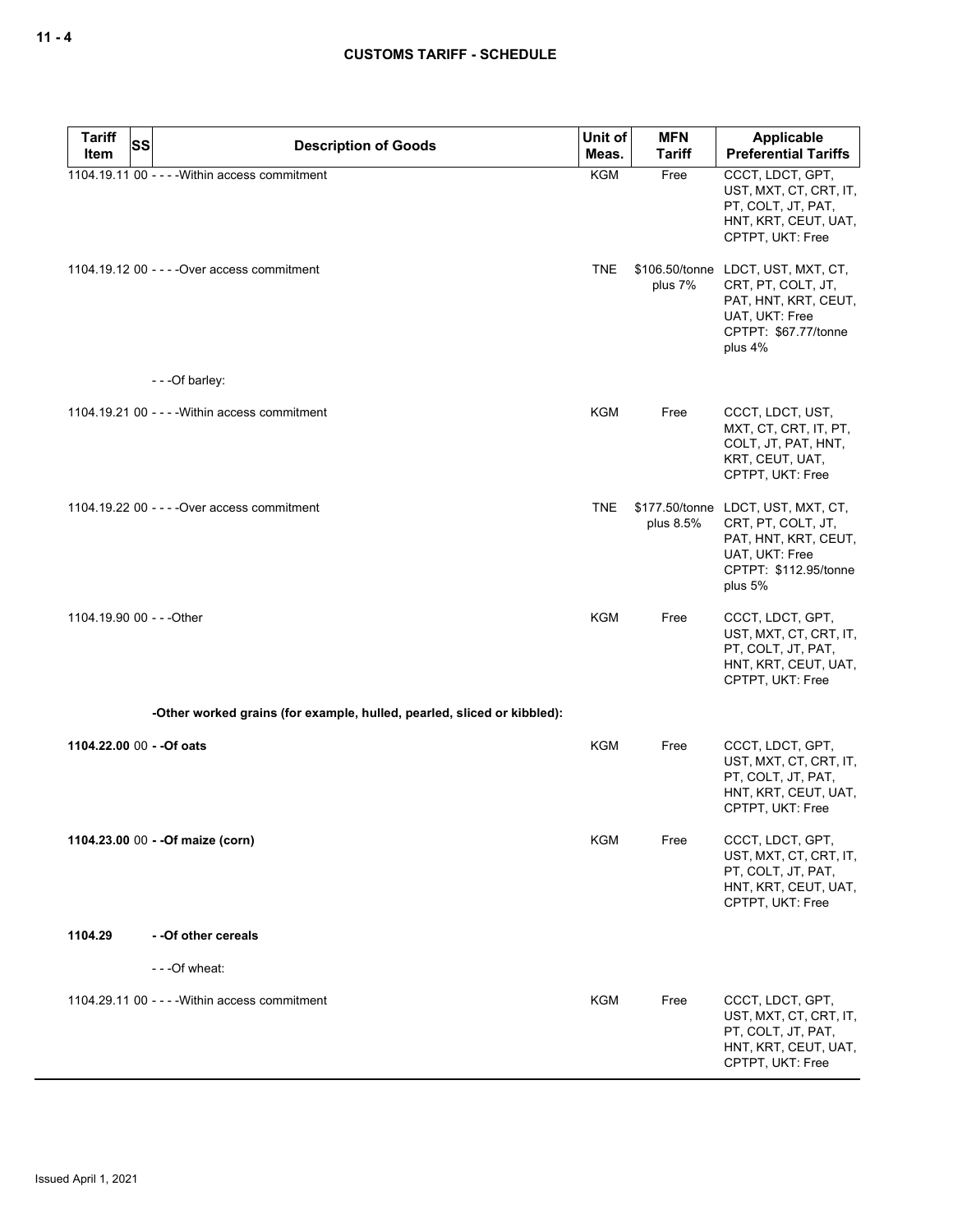# **CUSTOMS TARIFF - SCHEDULE**

| <b>Tariff</b><br>Item     | <b>SS</b> | <b>Description of Goods</b>                       | Unit of<br>Meas. | <b>MFN</b><br>Tariff     | Applicable<br><b>Preferential Tariffs</b>                                                                                              |
|---------------------------|-----------|---------------------------------------------------|------------------|--------------------------|----------------------------------------------------------------------------------------------------------------------------------------|
|                           |           | 1104.29.12 00 - - - - Over access commitment      | <b>TNE</b>       | plus 7%                  | \$113.40/tonne LDCT, UST, MXT, CT,<br>CRT, PT, COLT, JT,<br>PAT, HNT, KRT, CEUT,<br>UAT, UKT: Free<br>CPTPT: \$72.16/tonne<br>plus 4%  |
|                           |           | - - - Of barley:                                  |                  |                          |                                                                                                                                        |
|                           |           | 1104.29.21 00 - - - - Within access commitment    | <b>KGM</b>       | Free                     | CCCT, LDCT, UST,<br>MXT, CT, CRT, IT, PT,<br>COLT, JT, PAT, HNT,<br>KRT, CEUT, UAT,<br>CPTPT, UKT: Free                                |
|                           |           | 1104.29.22 00 - - - - Over access commitment      | <b>TNE</b>       | plus 8.5%                | \$177.50/tonne LDCT, UST, MXT, CT,<br>CRT, PT, COLT, JT,<br>PAT, HNT, KRT, CEUT,<br>UAT, UKT: Free<br>CPTPT: \$112.95/tonne<br>plus 5% |
| 1104.29.90 00 - - - Other |           |                                                   | <b>KGM</b>       | Free                     | CCCT, LDCT, GPT,<br>UST, MXT, CT, CRT, IT,<br>PT, COLT, JT, PAT,<br>HNT, KRT, CEUT, UAT,<br>CPTPT, UKT: Free                           |
| 1104.30                   |           | -Germ of cereals, whole, rolled, flaked or ground |                  |                          |                                                                                                                                        |
|                           |           | - - - Of wheat:                                   |                  |                          |                                                                                                                                        |
|                           |           | 1104.30.11 00 - - - - Within access commitment    | <b>KGM</b>       | Free                     | CCCT, LDCT, GPT,<br>UST, MXT, CT, CRT, IT,<br>PT, COLT, JT, PAT,<br>HNT, KRT, CEUT, UAT,<br>CPTPT, UKT: Free                           |
|                           |           | 1104.30.12 00 - - - - Over access commitment      | <b>TNE</b>       | \$98.60/tonne<br>plus 7% | LDCT, UST, MXT, CT,<br>CRT, PT, COLT, JT,<br>PAT, HNT, KRT, CEUT,<br>UAT, UKT: Free<br>CPTPT: \$32.86/tonne<br>plus 2%                 |
| 1104.30.90 00 - - - Other |           |                                                   | <b>KGM</b>       | Free                     | CCCT, LDCT, GPT,<br>UST, MXT, CT, CRT, IT,<br>PT, COLT, JT, PAT,<br>HNT, KRT, CEUT, UAT,<br>CPTPT, UKT: Free                           |

**11.05 Flour, meal, powder, flakes, granules and pellets of potatoes.**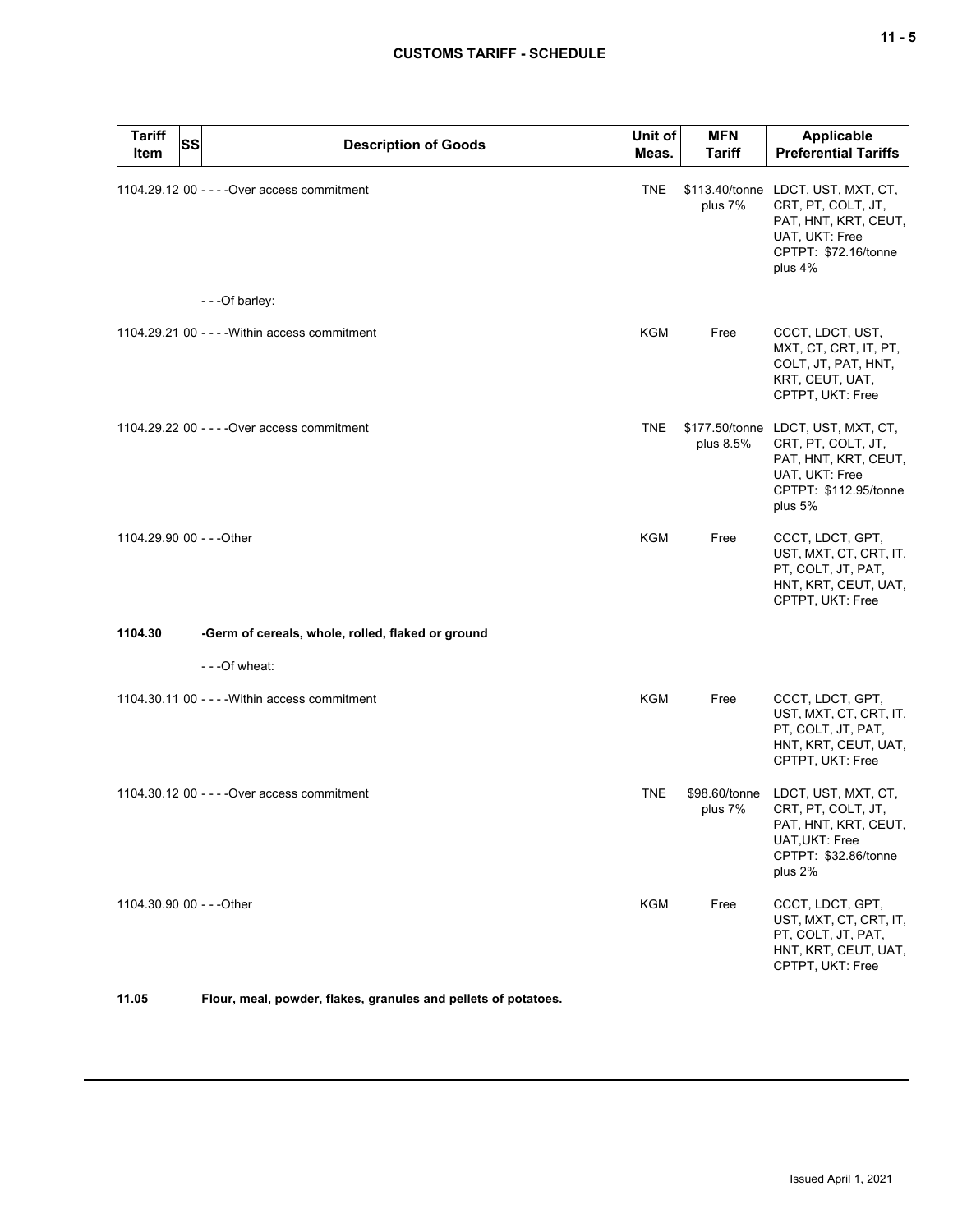| <b>Tariff</b><br>SS | <b>Description of Goods</b>                                                                                                                                       | Unit of    | <b>MFN</b>    | Applicable                                                                                                                                     |
|---------------------|-------------------------------------------------------------------------------------------------------------------------------------------------------------------|------------|---------------|------------------------------------------------------------------------------------------------------------------------------------------------|
| Item                |                                                                                                                                                                   | Meas.      | <b>Tariff</b> | <b>Preferential Tariffs</b>                                                                                                                    |
|                     | 1105.10.00 00 -Flour, meal and powder                                                                                                                             | <b>KGM</b> | Free          | CCCT, LDCT, GPT,<br>UST, MXT, CT, CRT, IT,<br>PT, COLT, JT, PAT,<br>HNT, CEUT, UAT,<br>CPTPT, UKT: Free                                        |
|                     | 1105.20.00 00 - Flakes, granules and pellets                                                                                                                      | KGM        | Free          | CCCT, LDCT, GPT,<br>UST, MXT, CT, CRT, IT,<br>PT, COLT, JT, PAT,<br>HNT, KRT, CEUT, UAT,<br>CPTPT, UKT: Free                                   |
| 11.06               | Flour, meal and powder of the dried leguminous vegetables of<br>heading 07.13, of sago or of roots or tubers of heading 07.14 or of the<br>products of Chapter 8. |            |               |                                                                                                                                                |
|                     | 1106.10.00 00 -Of the dried leguminous vegetables of heading 07.13                                                                                                | KGM        | Free          | CCCT, LDCT, GPT,<br>UST, MXT, CIAT, CT,<br>CRT, IT, PT, COLT, JT,<br>PAT, HNT, KRT, CEUT,<br>UAT, CPTPT,<br><b>UKT: Free</b>                   |
|                     | 1106.20.00 00 -Of sago, roots or tubers of heading 07.14                                                                                                          | KGM        | Free          | CCCT, LDCT, GPT,<br>UST, MXT, CIAT, CT,<br>CRT, IT, PT, COLT, JT,<br>PAT, HNT, KRT, CEUT,<br>UAT, CPTPT,<br>UKT: Free                          |
|                     | 1106.30.00 00 - Of the products of Chapter 8                                                                                                                      | <b>KGM</b> | Free          | CCCT, LDCT, GPT,<br>UST, MXT, CIAT, CT,<br>CRT, IT, PT, COLT, JT,<br>PAT, HNT, KRT, CEUT,<br>UAT, CPTPT,<br>UKT: Free                          |
| 11.07               | Malt, whether or not roasted.                                                                                                                                     |            |               |                                                                                                                                                |
| 1107.10             | -Not roasted                                                                                                                                                      |            |               |                                                                                                                                                |
|                     | - - - Whole:                                                                                                                                                      |            |               |                                                                                                                                                |
|                     | 1107.10.11 00 - - - - Within access commitment                                                                                                                    | KGM        | Free          | CCCT, LDCT, UST,<br>MXT, CIAT, CT, CRT,<br>IT, PT, COLT, JT, PAT,<br>HNT, KRT, CEUT, UAT,<br>CPTPT, UKT: Free                                  |
|                     | 1107.10.12 00 - - - - Over access commitment                                                                                                                      | <b>TNE</b> |               | \$157.00/tonne LDCT, UST, MXT, CT,<br>CRT, PT, COLT, JT,<br>PAT, HNT, KRT,<br>UAT: Free<br>CEUT, UKT:<br>\$26.16/tonne<br>CPTPT: \$99.90/tonne |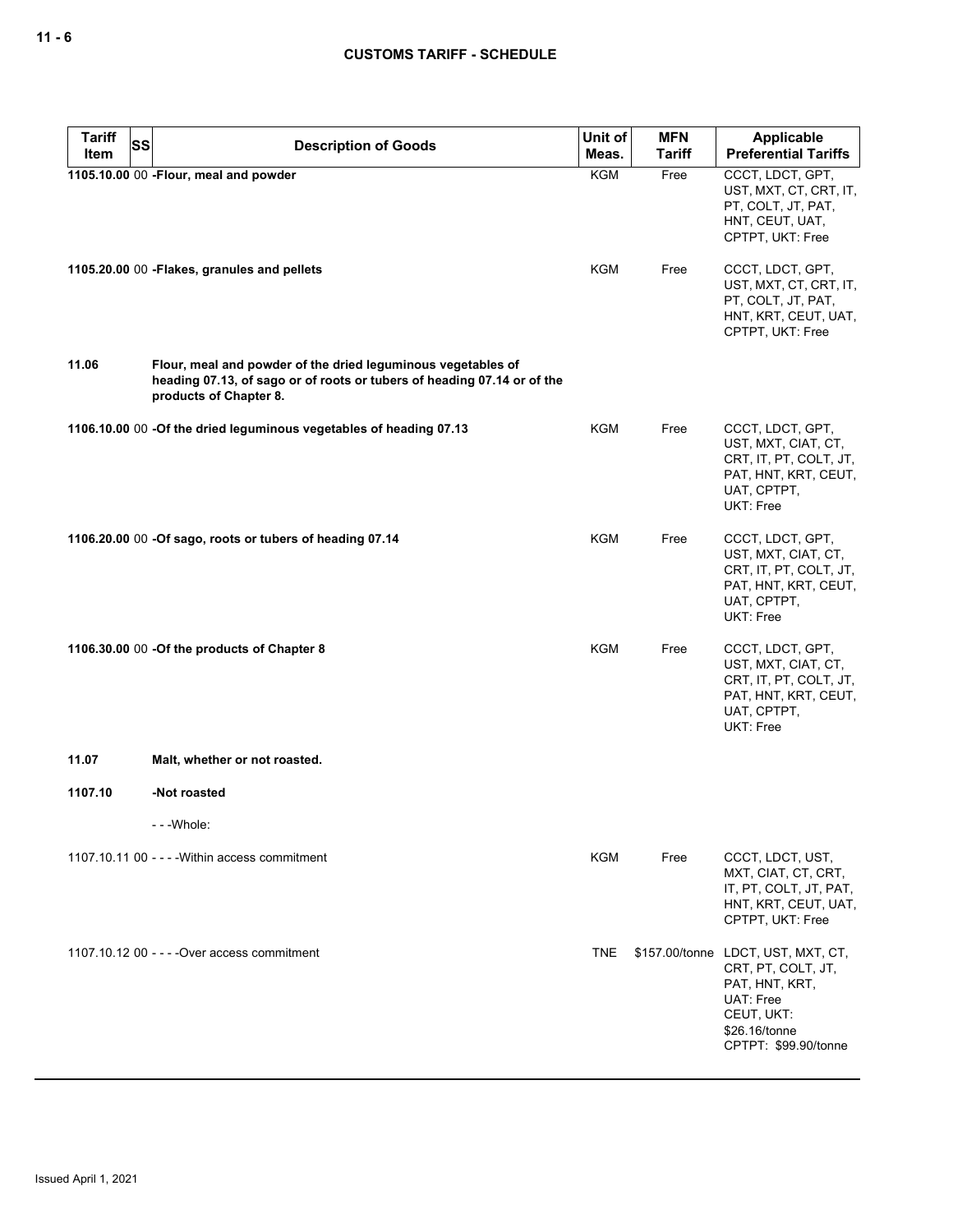| <b>Tariff</b><br>Item | SS | <b>Description of Goods</b>                    | Unit of<br>Meas. | <b>MFN</b><br><b>Tariff</b> | <b>Applicable</b><br><b>Preferential Tariffs</b>                                                                                                |
|-----------------------|----|------------------------------------------------|------------------|-----------------------------|-------------------------------------------------------------------------------------------------------------------------------------------------|
|                       |    | $- -$ Other:                                   |                  |                             |                                                                                                                                                 |
|                       |    | 1107.10.91 00 - - - - Within access commitment | <b>KGM</b>       | Free                        | CCCT, LDCT, UST,<br>MXT, CIAT, CT, CRT,<br>IT, PT, COLT, JT, PAT,<br>HNT, KRT, CEUT, UAT,<br>CPTPT, UKT: Free                                   |
|                       |    | 1107.10.92 00 - - - - Over access commitment   | <b>TNE</b>       |                             | \$160.10/tonne LDCT, UST, MXT, CT,<br>CRT, PT, COLT, JT,<br>PAT, HNT, KRT,<br>UAT: Free<br>CEUT, UKT:<br>\$26.68/tonne<br>CPTPT: \$101.88/tonne |
| 1107.20               |    | -Roasted                                       |                  |                             |                                                                                                                                                 |
|                       |    | ---Whole:                                      |                  |                             |                                                                                                                                                 |
|                       |    | 1107.20.11 00 - - - - Within access commitment | KGM              | Free                        | CCCT, LDCT, UST,<br>MXT, CIAT, CT, CRT,<br>IT, PT, COLT, JT, PAT,<br>HNT, KRT, CEUT, UAT,<br>CPTPT, UKT: Free                                   |
|                       |    | 1107.20.12 00 - - - - Over access commitment   | <b>TNE</b>       |                             | \$141.50/tonne LDCT, UST, MXT, CT,<br>CRT, PT, COLT, JT,<br>PAT, HNT, KRT,<br>UAT: Free<br>CEUT, UKT:<br>\$23.58/tonne<br>CPTPT: \$90.04/tonne  |
|                       |    | ---Other:                                      |                  |                             |                                                                                                                                                 |
|                       |    | 1107.20.91 00 - - - - Within access commitment | KGM              | Free                        | CCCT, LDCT, UST,<br>MXT, CIAT, CT, CRT,<br>IT, PT, COLT, JT, PAT,<br>HNT, KRT, CEUT, UAT,<br>CPTPT, UKT: Free                                   |
|                       |    | 1107.20.92 00 - - - - Over access commitment   | <b>TNE</b>       | Free                        | LDCT, UST, MXT, CIAT,<br>CT, CRT, PT, COLT, JT,<br>PAT, HNT, KRT, CEUT,<br>UAT, CPTPT,<br>UKT: Free                                             |
| 11.08                 |    | Starches; inulin.                              |                  |                             |                                                                                                                                                 |
|                       |    | -Starches:                                     |                  |                             |                                                                                                                                                 |
| 1108.11               |    | - - Wheat starch                               |                  |                             |                                                                                                                                                 |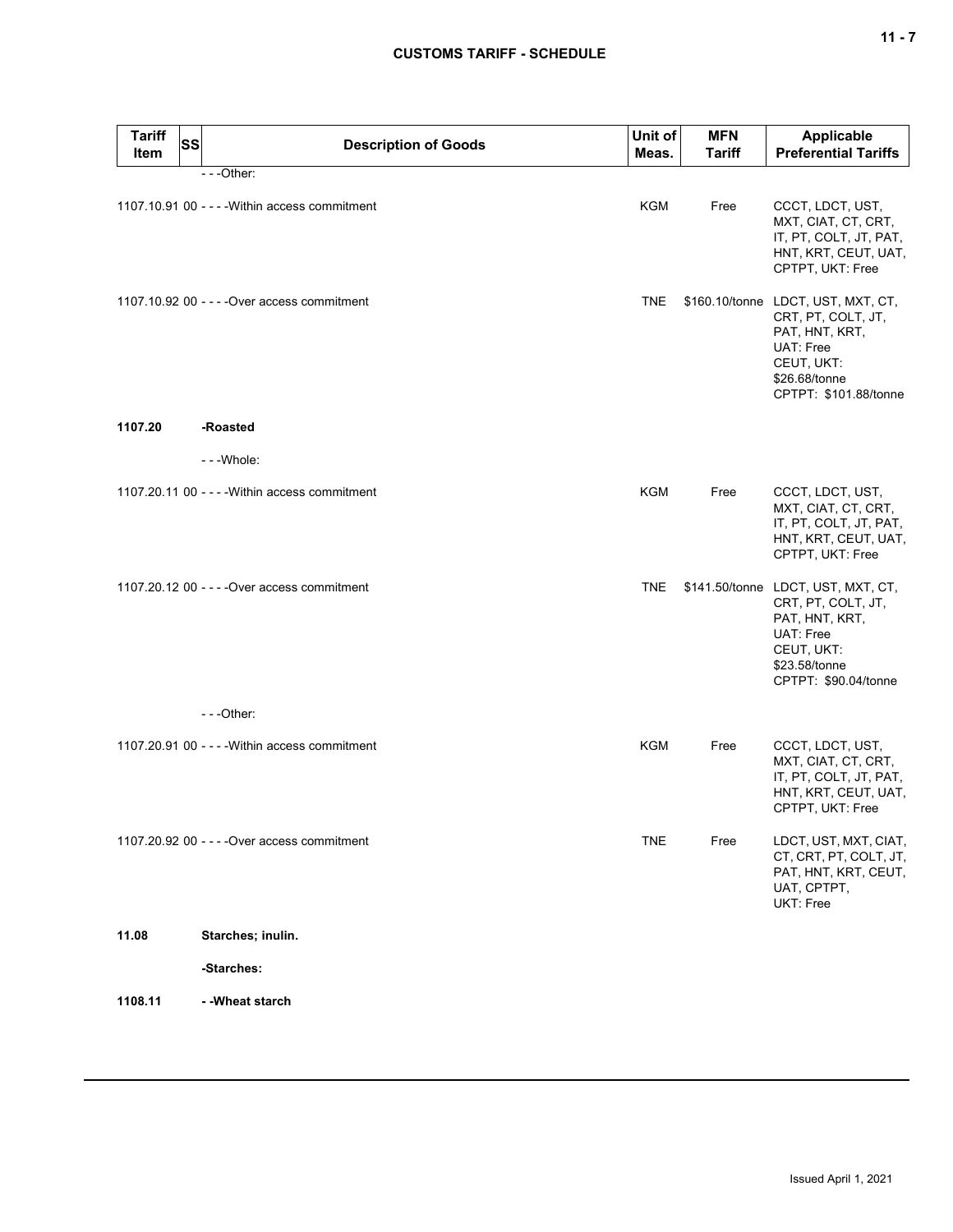| <b>Tariff</b><br><b>SS</b> | <b>Description of Goods</b>                    | Unit of                  | <b>MFN</b>    | Applicable                                                                                                                   |
|----------------------------|------------------------------------------------|--------------------------|---------------|------------------------------------------------------------------------------------------------------------------------------|
| Item                       |                                                | Meas.                    | <b>Tariff</b> | <b>Preferential Tariffs</b>                                                                                                  |
|                            | 1108.11.10 00 - - - Within access commitment   | <b>KGM</b>               | Free          | CCCT, LDCT, GPT,<br>UST, MXT, CT, CRT, IT,<br>PT, COLT, JT, PAT,<br>HNT, KRT, CEUT, UAT,<br>CPTPT, UKT: Free                 |
|                            | 1108.11.20 00 - - - Over access commitment     | <b>TNE</b>               |               | \$237.90/tonne LDCT, UST, MXT, CT,<br>CRT, PT, COLT, JT,<br>PAT, HNT, KRT, CEUT,<br>UAT, UKT: Free<br>CPTPT: \$151.39/tonne  |
| 1108.12.00                 | --Maize (corn) starch                          |                          | Free          | CCCT, LDCT, GPT,<br>UST, MXT, CIAT, CT,<br>CRT, IT, PT, COLT, JT,<br>PAT, HNT, KRT, CEUT,<br>UAT, CPTPT,<br>UKT: Free        |
|                            |                                                | <b>KGM</b><br><b>KGM</b> |               |                                                                                                                              |
| 1108.13.00                 | --Potato starch                                |                          | 10.5%         | CCCT, LDCT, UST,<br>MXT, CT, CRT, IT, PT,<br>COLT, JT, PAT, HNT,<br>KRT, UAT, CEUT,<br>CPTPT, UKT: Free<br>GPT: 5%           |
|                            |                                                | KGM<br>KGM               |               |                                                                                                                              |
|                            | 1108.14.00 00 - - Manioc (cassava) starch      | <b>KGM</b>               | Free          | CCCT, LDCT, GPT,<br>UST, MXT, CIAT, CT,<br>CRT, IT, PT, COLT, JT,<br>PAT, HNT, KRT, CEUT,<br>UAT, CPTPT,<br>UKT: Free        |
| 1108.19                    | --Other starches                               |                          |               |                                                                                                                              |
|                            | - - - Barley starch:                           |                          |               |                                                                                                                              |
|                            | 1108.19.11 00 - - - - Within access commitment | KGM                      | Free          | CCCT, LDCT, GPT,<br>UST, MXT, CT, CRT, IT,<br>PT, COLT, JT, PAT,<br>HNT, KRT, CEUT, UAT,<br>CPTPT, UKT: Free                 |
|                            | 1108.19.12 00 - - - - Over access commitment   | <b>TNE</b>               |               | \$188.50/tonne LDCT, UST, MXT, CT,<br>CRT, PT, COLT, JT,<br>PAT, HNT, KRT, CEUT,<br>UAT, UKT: Free<br>CPTPT,: \$119.95/tonne |